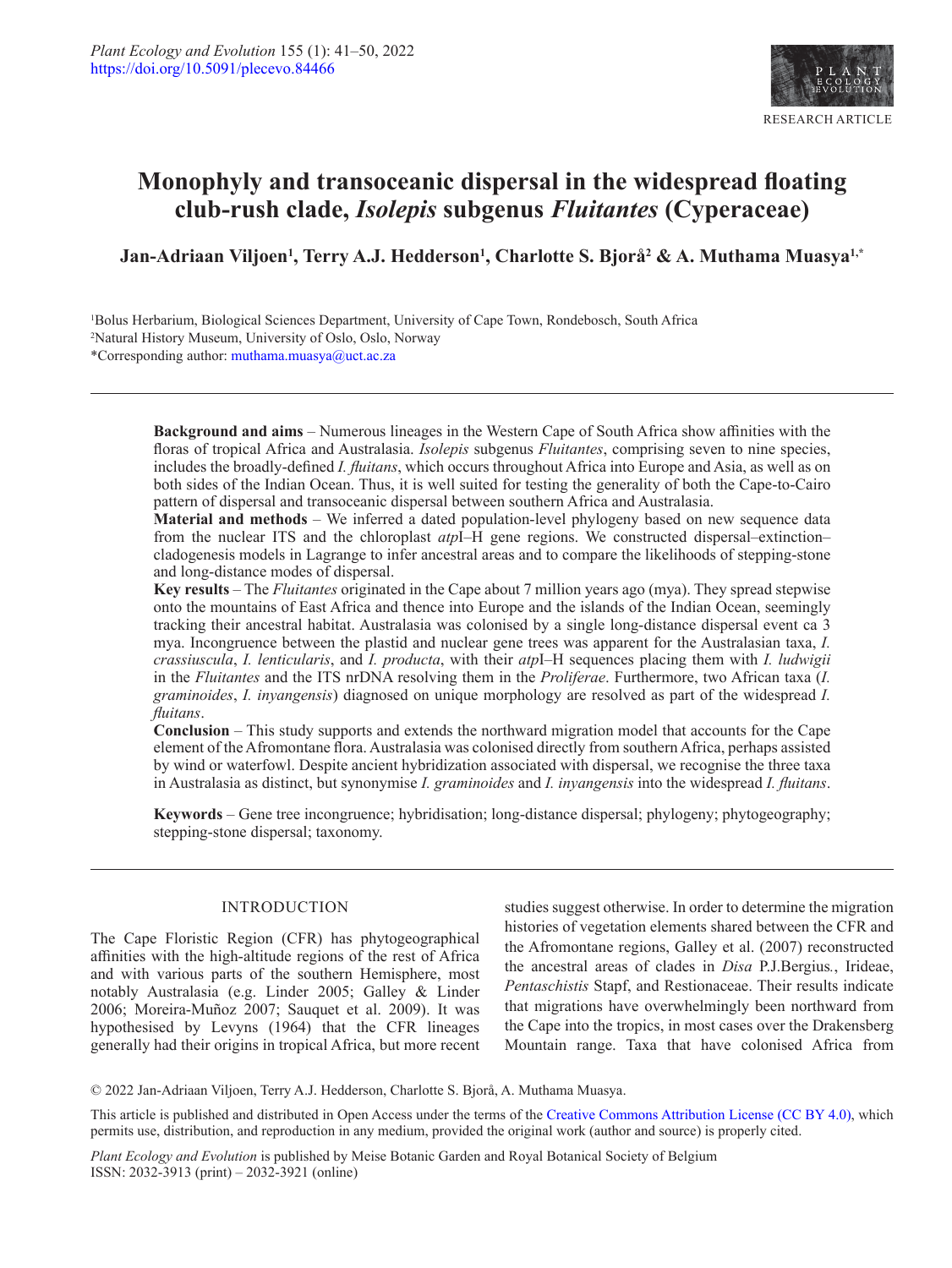the north include *Carex* L., *Ranunculus* L., *Alchemilla* L. (Gehrke & Linder 2009), *Arabis alpina* L. (Koch et al. 2006), and *Lychnis* Tourn. ex L*.* (Popp et al. 2008), but migration from the African "sky islands" to the CFR has not been demonstrated (Galley et al. 2007).

Many important Cape groups, including members of the Aizoaceae, Asteraceae, Cupressaceae, Liliaceae, Myrtaceae, Poaceae, Podocarpaceae, Proteaceae, Restionaceae, and Rutaceae, are shared between the CFR and Australasia (Goldblatt 1978; Verboom et al. 2003). Although these two regions and Antarctica constituted adjacent parts of Gondwana, many of the lineages are too young for their current distribution to be the result of vicariance due to the breakup of Gondwana 165 million years ago (mya). For example, the Restionaceae are among the earliest clades to diversify in the Cape and they are < 50 mya old (Linder et al. 2003). Instead, more recent transoceanic dispersal between southwest Africa and southwest Australia has been invoked, e.g. for Proteaceae (Sauquet et al. 2009). Bergh & Linder (2009) summarise reports of nine further families, including the Cyperaceae, undergoing a total of 15 dispersal events (in both directions) between these two regions in the last 60 mya. The distribution of the sedges of tribe Schoeneae can only be accounted for by invoking at least five dispersal events between Africa and Australia in the last 30 mya (Verboom 2006; Viljoen et al. 2013). Furthermore, a densely sampled species-level study in *Schoenus* L. (Elliott et al. 2021) shows a Paleocene origin in Western Australia, followed by Miocene dispersal to southern Africa, but no dispersal in the opposite direction. Muñoz et al. (2004) hypothesised that the affinities among regions of the so-called Austral Kingdom (sensu Morrone 2002), which presently comprises Australasia, temperate South America, and the CFR, result from wind-assisted long-distance dispersal, with Antarctica as a possible stepping stone before it became glaciated in the Tertiary.

*Isolepis* R.Br. is a genus in the *Ficinia* clade of the Cyperaceae tribe Cypereae (Muasya & Larridon 2021) that has centres of diversity in the CFR and Australasia (WCSP 2021). Members of the *I. fluitans* group have been placed in the separate genus *Eleogiton* Link by some authors (e.g. Kadereit et al. 2016), but this clade is embedded within *Isolepis* according to DNA sequence data (Muasya et al. 2001, 2009, 2014; Muasya & Larridon 2021) and was named subgenus *Fluitantes* (C.B.Clarke) Muasya in a recent monograph of *Isolepis* (Muasya & Simpson 2002). This clade comprises seven to nine species, which have a distribution ranging from the Western Cape through Africa, Europe, and South Asia to Japan, Indonesia, and Australasia. Members are found submerged or floating in seepages, bogs, and shallow pools, with southern African taxa occurring in the distinct sclerophyllous wetland type (Sieben et al. 2017) found predominantly on nutrient-poor sandstone and quartzite substrates.

*Isolepis fluitans* (L.) R.Br. is one of the few plant species that naturally span the southern-temperate, afrotemperate, and northern-temperate regions. It occurs from southern Africa, through tropical Africa, into northern Europe in the north and the East African Islands, India, and southeast Asia in the east (Muasya & Simpson 2002). Until recently, *I.* 

*fluitans* was thought to occur in Australia and New Zealand as *I. fluitans* var. *lenticularis* (R.Br.) Muasya, but Ito et al. (2016) have reinstated this taxon as a separate species (*I. lenticularis* R.Br.). Three closely related species are found in the Western Cape: *I. rubicunda* (Nees) Kunth in lowaltitude sandy (brackish) depressions; *I. striata* (Nees) Kunth floating in shallow water in mountain streams; and *I. ludwigii* (Steud.) Kunth occurring from the Western Cape to Natal on the edges of wetlands and ponds. Within tropical Africa, *I. inyangensis* Muasya & Goetgh. occurs in seepages and seasonally flooded montane grasslands from KwaZulu-Natal to Inyanga, Zimbabwe, whilst *I. graminoides* (R.W.Haines & Lye) Lye grows only in alpine bogs on Mt Elgon and Mt Ruwenzori. There is contention as to whether these two African taxa are distinct from the widespread *I. fluitans*, as *I. inyangensis* is considered by some sources (e.g. WCSP 2021) as a synonym of var. *fluitans*, and our recent field observations show a continuum in diagnostic characters especially in the KwaZulu-Natal midlands. In the Pacific, *I. crassiuscula* Hook.f. is found in Japan, Papua New Guinea, Australia, and New Zealand, while *I. lenticularis* R.Br. occurs in Australia and New Zealand, and *I. producta* (C.B.Clarke) K.L.Wilson is an Australian endemic. *Isolepis beccarii* (Boeck.) Goetgh. & D.A.Simpson is only found on the Indonesian island of Sumatra (Muasya & Simpson 2002). We hypothesise that the *Fluitantes* clade is, therefore, a further candidate for a sedge group showing this disjunct distribution due to transoceanic dispersal.

In this study, we examined whether *Isolepis* subgenus *Fluitantes* supports the general pattern of tropical clades embedded within, rather than sister to, the Cape clades, by reconstructing ancestral areas on a population-level phylogeny of the group. We also determined whether the *Fluitantes* clade colonised Eurasia from Africa or vice versa and inferred the scenario with the highest likelihood of explaining the transoceanic distribution. By sampling widely among the populations to capture taxonomic and ecological diversity, we evaluate the support for recognising the tropical African taxa (*I. graminoides*, *I. inyangensis)* as distinct from *I. fluitans*.

## MATERIAL AND METHODS

#### **DNA extraction, PCR amplification, and sequencing**

Nucleotide sequences were collected for 2–37 accessions from 69 populations representing all putative *Fluitantes* species except *I. beccarii*, as well as for three species from *Ficinia* Schrad. and three from *Isolepis* subgen. *Isolepis* sect. *Proliferae* Muasya (supplementary file 1).

Total DNA was extracted using either the CTAB method (Doyle & Dickson 1987; Gawel & Jarret 1991) or the straight-to-PCR method of Bellstedt et al. (2010). The CTAB protocol was modified as follows: 0.02–0.04 g silica-dried material was ground in liquid nitrogen, mixed with 700 µl CTAB 2% extraction buffer containing 1 µl mercaptoethanol, and incubated at 65°C for at least an hour. DNA was extracted with 600 µl chloroform-isoamyl alcohol. It was left to precipitate at 4°C for at least 24 hours, washed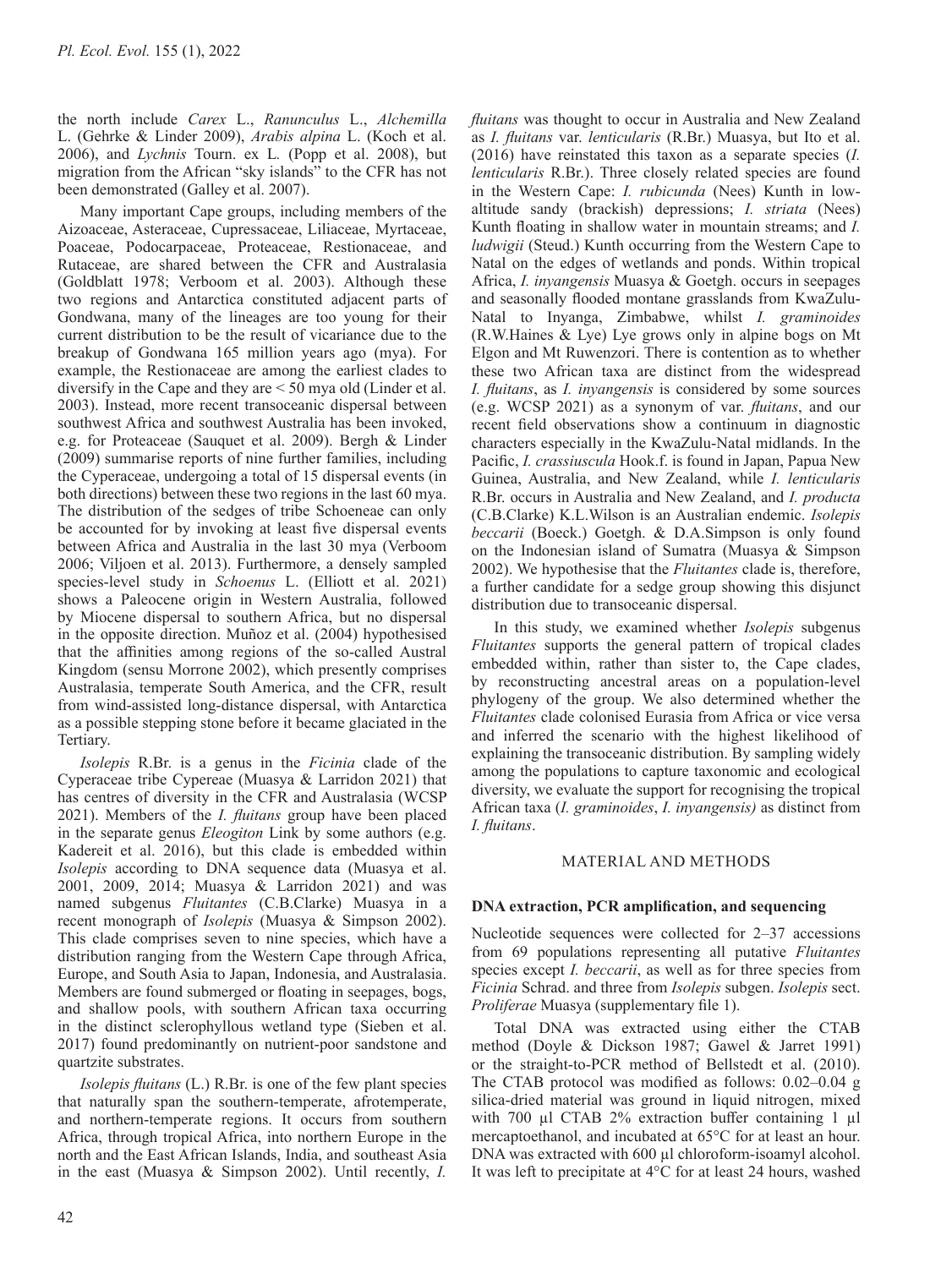in 75% ethanol, dried over silica, and resuspended in 50 µl sterile double-distilled water.

Phylogeny reconstructions of *Isolepis* based on the commonly used *trn*L-F and *rps*16 regions (e.g. Muasya & Larridon 2021) failed to resolve relationships within the *I. fluitans* clade. A more rapidly evolving chloroplast marker was sought by screening the "Tortoise and Hare" markers of Shaw et al. (2007) for a subset of the DNA samples. The *atp*I– *atp*H intergenic spacer was selected as the chloroplast marker for this study on the basis of the number of variable sites and ease of amplification. The internal transcribed spacer (ITS) of the nuclear ribosomal gene region was the other marker used (primers ITS-4: White et al. 1990; ITS-L: Hsiao et al. 1994). Gel electrophoresis of PCR products did not reveal multiple bands, and the sequencing chromatograms did not show multiple peaks, indicating a lack of differentiated paralogues of this gene region within our study group. Thus, direct sequencing of PCR products was judged adequate and strategies like cloning were unnecessary.

Amplification of the ITS and *atp*I–H regions was performed with AB2720 thermal cyclers (Applied Biosystems, Inc., Foster City, California) in 30 µl reactions consisting of  $1-2$  µl DNA template in 3 µl buffer, 3 µl MgCl<sub>2</sub>, 1.2 µl dNTPs, 1 µl of each primer, 0.6 µl DMSO, and 0.2 µl KAPA Taq DNA polymerase (KAPA Biosystems, Ltd., Cape Town, South Africa). Reaction conditions for ITS were as follows: initial denaturation at 94°C for 2 min; 33 cycles of denaturation at 94°C for 1 min, annealing at 52°C for 1 min, extension at 72°C for 2 min; and a final extension step at 72°C for 7 min. For *atp*I–H, we used the "slow and cold" program of Shaw et al. (2007). PCR products were cleaned and sequenced on ABI3730XL cycle sequencers at Macrogen, Inc. (Seoul, South Korea) or at the University of Stellenbosch DNA Sequencing Facility (Stellenbosch, South Africa).

## **Phylogeny reconstruction**

Consensus sequences of forward and reverse sequencing runs were assembled using SeqMan v.7.0.0 (DNASTAR, Inc.). Muscle v.3.8.31 (Edgar 2004) was used with the default settings for sequence alignment. The resulting alignment was verified manually, and an ambiguously aligned region was removed from the *atp*I–H matrix.

The resulting matrices contained 78 accessions and 723 characters for ITS, of which 60% were variable, and 45 accessions and 1163 characters for *atp*I–H, of which 48% were variable. For estimating the *atp*I–H gene tree, 72 characters were added by coding the indels using the "simple indel coding" algorithm of Simmons & Ochoterena (2000) as implemented in SeqState v.1.4.1 (Müller 2006). A combined matrix was created by concatenating the DNA characters, partitioned by marker. Gene tree incongruence was apparent in the positions of the Australasian *I. crassiuscula*, *I. lenticularis*, and *I. producta.* The nuclear and chloroplast sequences for these taxa were thus entered into the concatenated matrix as separate terminals so as to unlink their inferred topologies (a strategy advocated by Pirie et al. 2009).

Model selection was done on the basis of AIC values calculated with MrModelTest v.2.3 (Nylander 2004), with maximum-likelihood trees optimised separately for each model using PhyML v.3.0 (Guindon & Gascuel 2003). The models chosen were K80+Γ for ITS and GTR+I+Γ for *atp*I–H. However, when analysing the combined matrix, the parameter estimates for the substitution rates and proportion of invariant sites in the *atp*I–H partition failed to converge, so the simpler HKY+Γ model was used instead.

Phylogenetic relationships in the *Fluitantes* clade were inferred using the Bayesian MCMC method implemented in MrBayes v.3.1.2 (Ronquist & Huelsenbeck 2003). All parameters except topology and branch lengths were unlinked across partitions. The MCMC sampler was run for 10 million generations with four Metropolis-coupled chains at the default temperature setting and two simultaneous runs, sampling 10,000 sets of parameter estimates in each run. Tracer v.1.5 was used to confirm that the runs had converged and that sampling was sufficient. The first 10% of samples were discarded as burn-in and a majority-rule consensus tree was created from the post-burn-in parameter estimates in MrBayes. This was used as the starting tree for the dating analysis. The gene tree estimates converged more quickly, so they were only run for 3.15 million generations for ITS, discarding the first 0.15 million, and for 5 million generations for *atp*I–H, discarding the first 10%.

BEAST v.1.6.1 (Drummond & Rambaut 2007) was used to co-estimate the topology and the ages of the nodes in the *Fluitantes* tree. The data set was partitioned as above and analysed with the same substitution models. The uncorrelated log-normal relaxed clock (Drummond et al. 2006) was used as a rate model for both partitions, with a gamma-distributed prior (shape  $= 1$ , scale  $= 1$ ). The birth rate in the Yule speciation model was parameterised with a gamma-distributed prior (shape  $= 1.5$ , scale  $= 1$ ). The outgroup (*Ficinia*) and ingroup (*Isolepis* s.s.) were constrained to be reciprocally monophyletic and the prior probability distribution for the root height (the split between *Ficinia* and *Isolepis*) was set to a normal distribution centred on 10 mya with a standard deviation of 2 mya (Besnard et al. 2009) using BEAUTI v.1.6.1. The analysis was run twice for 20 million generations each, saving the parameter estimates and trees every 2000 generations. Tracer was again used to assess convergence and sampling. The first 5% of samples were discarded as burn-in. Post-burn-in tree samples were combined with LogCombiner v.1.6.1 and the maximumclade-credibility tree was annotated with the posterior probabilities of clades (PP) and the 95% highest posterior density (HPD) intervals of clade ages using TreeAnnotator v.1.6.1.

# **Dispersal history**

Dispersal events were reconstructed on the dated tree and the likelihoods of different dispersal scenarios were estimated using the dispersal–extinction–cladogenesis (DEC) model in Lagrange v.20171013 (Ree & Smith 2008), with the maximum range size set to 2. For this purpose, specimen localities were divided into five regions: Western Cape, Southeast Africa (Eastern Cape to Malawi), Tropical Africa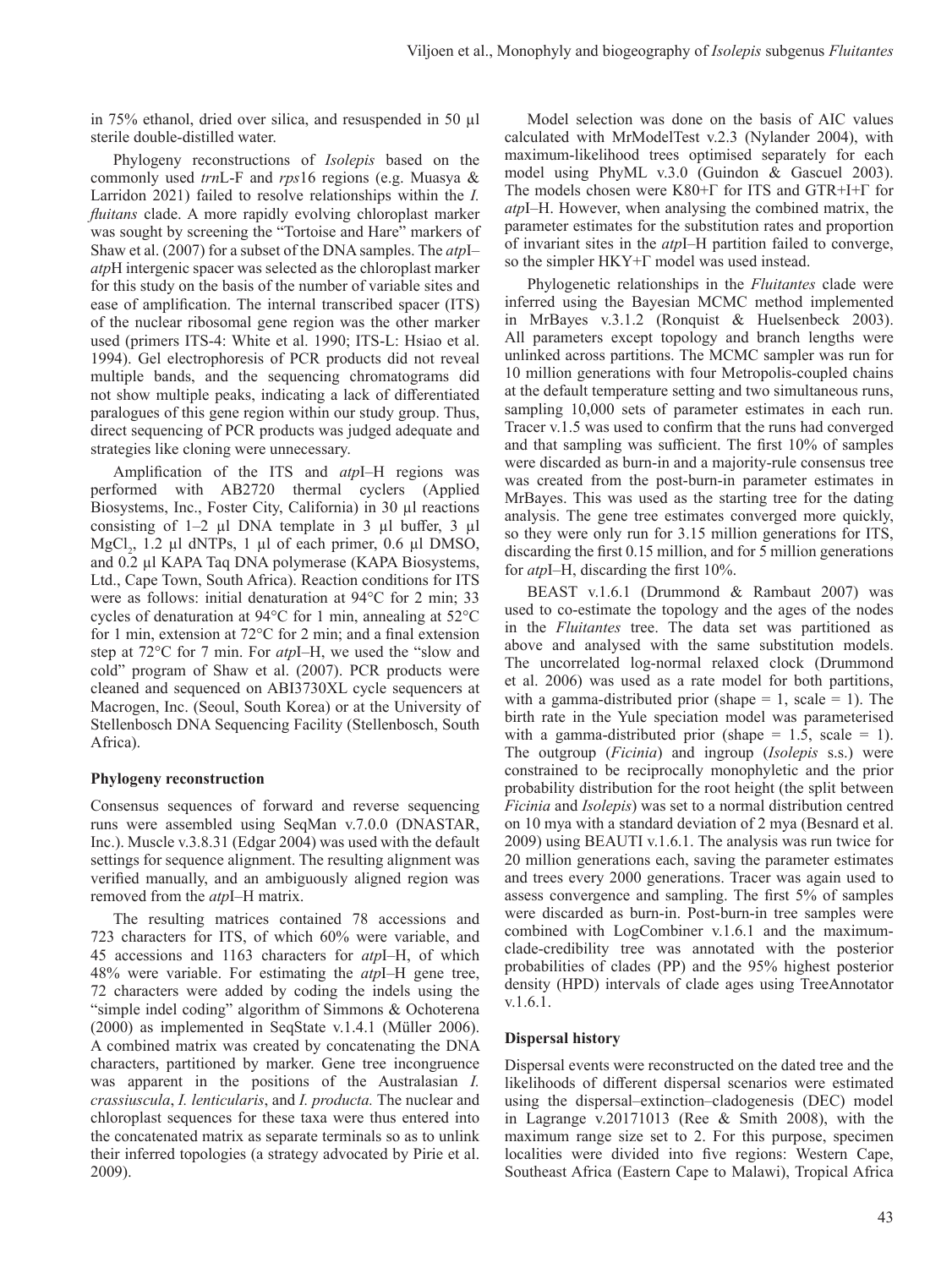(Tanzania to Ethiopia, including Central Africa and East African islands), Europe, and Australasia. The Tristan da Cunha and Japan samples were removed from the tree prior to analysis. Lagrange was run via a custom Python script to generate more easily parsable output, and the results were summarised graphically by plotting the proportional likelihoods of each region in the estimated ancestral range at each node of the tree using the packages ape v.5.5 (Paradis & Schliep 2019), phyloch v.1.5.3 (Heibl 2008), ggtree v.3.0.3 (Yu et al. 2017), and tidyverse v.1.3.1 (Wickham et al. 2019) in R v.4.1.1 (R Core Team 2021).

We evaluated the likelihood of two dispersal-constrained models in comparison with the *Unconstrained* model: In the *Overland* model, dispersal to/from Australasia was constrained to be through Tropical Africa or Europe (in the absence of samples from South Asia), i.e. direct transoceanic dispersal from Southern Africa was disallowed. We also set up a *Stepping Stone* model, in which dispersal within Africa and Europe was limited to adjacent regions, in order to assess the prevalence of long-distance dispersal in the African *Fluitantes.*

Note that for the constrained models, dispersal between particular pairs of areas was set to 0, while the other transitions were all equally likely (set to 1). Thus, these dispersal rates are not free parameters, and the constrained and unconstrained models have the same number of parameters. This precludes the use of likelihood-ratio tests, so the model likelihoods were compared directly.

The analyses were run via Snakemake v.6.7.0 (Mölder et al. 2021). The workflow and custom analysis scripts are available at [https://doi.org/10.5281/zenodo.5584964.](https://doi.org/10.5281/zenodo.5584964)

## RESULTS

## **Dated phylogeny**

The maximum sum of clade credibility tree summarised from the trees sampled in BEAST is shown in fig. 1. The topology is congruent with the MrBayes consensus tree at all nodes with  $PP \geq 0.5$ , except that *I. bicolor* and *I. sulcata* in the *Proliferae* do not form a clade in the latter (supplementary file 4).

As expected from the conflict between the nuclear (supplementary file 2) and chloroplast (supplementary file 3) trees, the ITS samples of *I. crassiuscula*, *I. lenticularis*, and *I. producta* were resolved closer to the *I. prolifera* clade than to the *Fluitantes* (fig. 1;  $PP = 1.00$ ), while the *atp*I–H samples are closest to *I. ludwigii* in the *Fluitantes*  $(PP = 0.94)$ . The three species found in Australasia were reciprocally monophyletic according to the ITS samples but not according to the *atp*I–H ones. With exception of the ITS sequences of these species, the *Fluitantes* are strongly supported as monophyletic ( $PP = 1.00$ ).

The most basal divergence (i.e. crown node) within the *Fluitantes* was between the *I. striata+rubicunda* (CFR; PP *=* 0.93) clade and the clade including *I. ludwigii* and *I. fluitans*  (PP *=* 0.99), around 5 mya (HPD: 1.8–7.7 mya; excluding the Australasia nuclear data). *Isolepis fluitans* (IF; PP *=* 0.96) diverged from the *I. ludwigii* (IL; PP *=* 0.90) clade at ca 4 mya (HPD: 1.5–6.4 mya) and then split into three main clades (IF1, IF2.1, IF2.2; fig. 1) ca 3 mya (HPD: 0.9–5.2 mya). *Isolepis inyangensis* was found to be most similar to *I. fluitans* specimens from the IF1 clade but with weak support (PP = 0.70), while *I. graminoides* was resolved as part of the IF2.2 clade (PP = 0.86). Hence *I. fluitans* is not monophyletic as parts of the clades IF1 and IF2.2 are currently named as distinct taxa.

#### **Reconstruction of dispersal history**

The inferred dispersal events between the five main regions occupied by the *Fluitantes* are also shown in fig. 1. There was no trend regarding speciation in allopatry versus sympatry at this geographic scale, neither by clade nor by region.

The most likely area of origin of the *Fluitantes* clade was the CFR ( $pL = 0.85$ ; or CFR and southeast Africa,  $pL = 0.12$ ). The ancestor of the IL clade was reconstructed as occurring in both the CFR and Southeast Africa ( $pL = 0.80$ ; or CFR alone, pL = 0.10), splitting into Eastern Cape *I. ludwigii* and a CFR clade spreading to Australia as *I. producta* and *I. crassiuscula.*

With the level of sampling in this study, the *Proliferae* were inferred to be of Cape origin ( $pL = 0.60$ ; or CFR and Australasia,  $pL = 0.28$ ), splitting into clades containing the Australasian ITS specimens of *I. producta*, *I. crassiuscula*, and New Zealand *I. lenticularis* on the one hand, and *I. prolifera*, found throughout the Southern Hemisphere, on the other hand. The ITS sequences of Australian (+Japan) and New Zealand *I. crassiuscula* diverged ca 1 mya. Direct dispersal between Australasia and Southern Africa (i.e. CFR or Southeast Africa) was much more likely than via Tropical Africa (*Unconstrained* lnL = −76.7; *Overland* lnL = −111.3).

The IF clade was found to have originated in Southeast Africa ( $pL = 0.88$ ). It dispersed to the Comoro Islands in IF1; to Kenya and Madagascar in IF2.2; and to East, Northeast, and West Africa in IF2.1. Members of this last clade were also found in Europe and Réunion. The likelihood of the strict *Stepping Stone* dispersal model (lnL = −75.4) was slightly higher but within 2 units of the model allowing long-distance dispersal within Africa and to Europe (*Unconstrained* lnL = −76.7). (The *Stepping Stone* model is able to have a higher likelihood because, as noted in Methods, it does not have fewer parameters than the *Unconstrained* model.)

#### DISCUSSION

This study sampled multiple populations of *Isolepis* subgenus *Fluitantes* with the aim of understanding the temporal and geographical context of its evolution. There is support for the clade to have originated in the CFR in the late Miocene, dispersing through montane habitats of tropical Africa to Eurasia and across the Indian Ocean into Australasia. The transoceanic dispersal is accompanied by a hybridization event, with diversification and further dispersal within Australasia. *Isolepis fluitans* is shown to be a widespread species, occurring in Africa (including the Indian Ocean Islands), Europe, and Asia; some populations displaying unique morphology (e.g. short peduncle (*I. graminoides*) or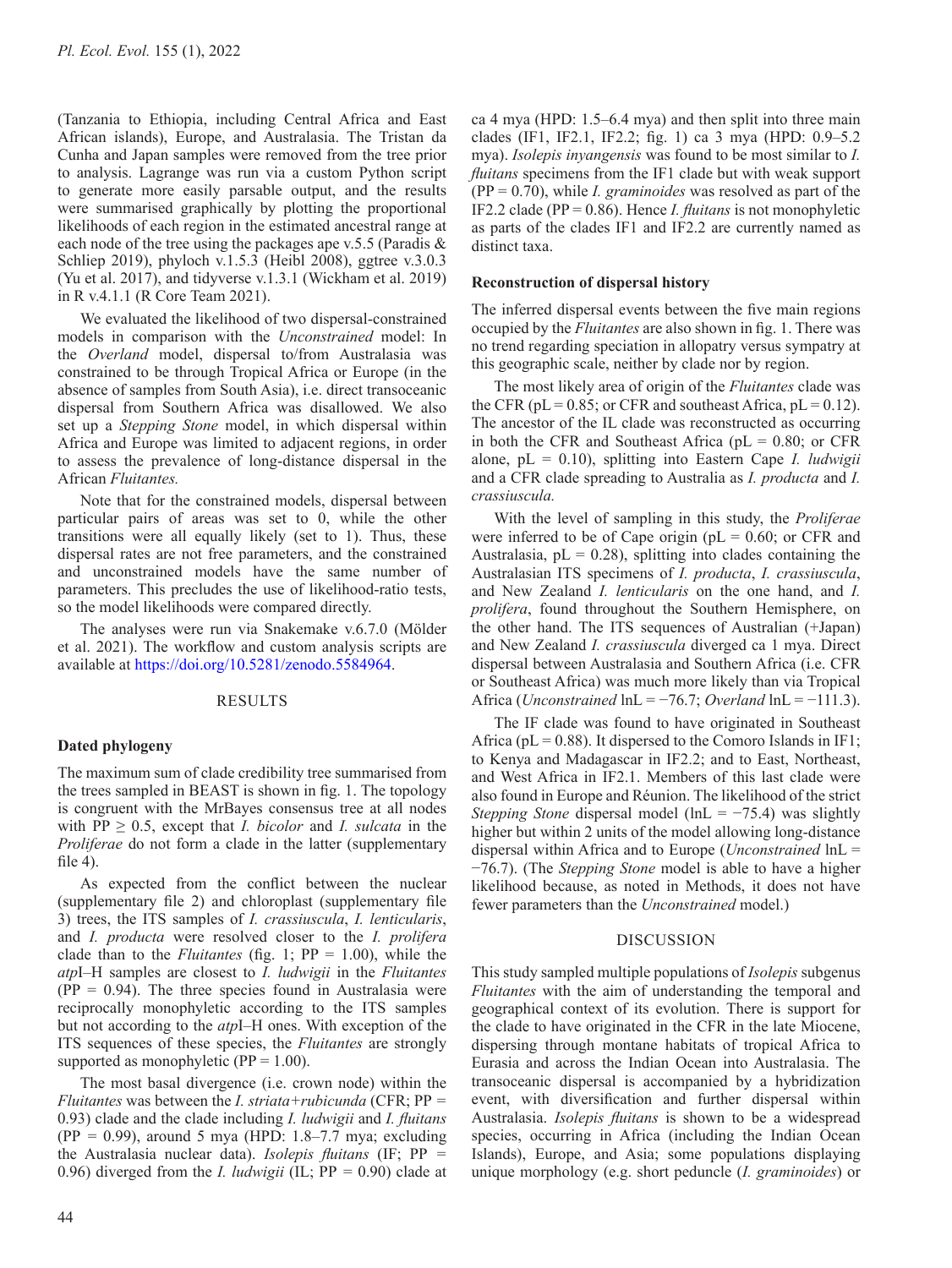more than 10 florets in a spikelet (*I. inyangensis*)) have been named as distinct species.

Previous studies reconstructing the phylogeny of the *Fluitantes* clade (Ito et al. 2016; Muasya & Larridon 2021) observed that chloroplast gene trees have different topologies from the single nuclear locus sampled. Our study further shows this incongruence, where the Australasian taxa have their nuclear DNA matching members of section *Proliferae*, whereas their plastid phylogeny supports their placement in *Fluitantes*. At lower taxonomic levels, as in this study, such



**Figure 1** – Dated phylogeny of the *Fluitantes* clade showing proportional likelihood of ancestral areas of each lineage under the *Stepping Stone* model. The scale bar is in mya.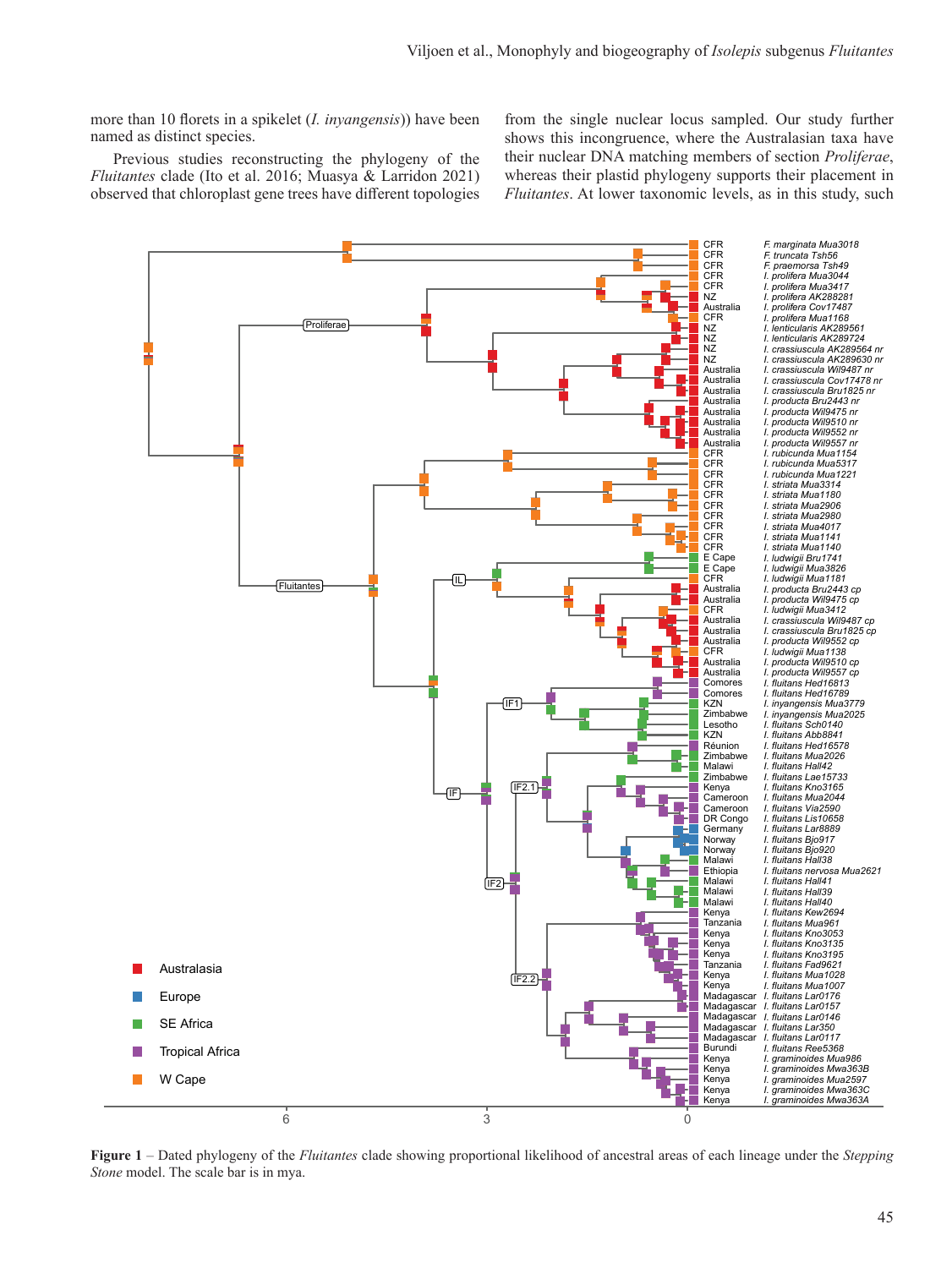gene tree incongruence may be explained by three main processes: (i) divergence between paralogues (multiple gene copies) within a genome (Fitch 1970; Doyle 1991); (ii) incomplete lineage sorting, where the cessation of gene flow between populations is too recent (or has not yet occurred) for shared ancestral polymorphisms to have been differentially removed by genetic drift, or new mutations are still being shared among diverging populations (Pamilo & Nei 1988; Degnan & Salter 2005); or (iii) hybridization, where maternal and paternal genes have different histories and phylogenetic affinities (Soltis et al. 1996; Sang & Zhong 2000). See Ito et al. (2016) for a nuanced discussion on the possibility of the above three phenomena among the *Fluitantes*. As the Australasian taxa have some morphological similarity to the *Proliferae* (e.g. enlarged inflorescence bract) yet retain a plastid sequence and overall morphology of the *Fluitantes*, we interpret the topological incongruence to be caused by hybridization where the pollen originates from a member of sect. *Proliferae*. The nuclear sequences in the Australasia *Fluitantes* are more similar to the *Proliferae*, rather than intermediate or having multiple peaks at base positions, which we interpret as due to concerted evolution (Wendel et al. 1995).

# **Origin of** *Fluitantes*

The *Fluitantes* were found to have originated in the CFR around 7 mya. In the last 5 mya, the clade spread eastwards, then northwards onto the mountains of tropical Africa. More recently, it also colonised Australasia, apparently directly from the CFR. The age of the split between *Ficinia* and *Isolepis* s.s. around 8 mya (95% HPD*:* 3.8–12.6 mya) agrees with estimates from previous studies (Besnard et al. 2009), and the  $t_{MRCA}$  of *I. bicolor* and *I. sulcata* (median: 0.41 mya, 95% HPD: 0.04–1.10 mya) is consistent with the geological age of the Tristan da Cunha islands in which they are endemic, i.e. 18, 3, and 0.5 mya for Nightingale Island, Inaccessible Island, and Tristan da Cunha, respectively (Gass 1967).

Since the *Proliferae* clade was not sampled extensively and the clade sister to the *Fluitantes* (containing *Isolepis cernua* and *I. hystrix*) was not sampled at all in this study, there is some uncertainty about the reconstructed ancestral areas of both the *Fluitantes* clade and of *Isolepis* as a whole. However, as most of the members of the *Proliferae* are Australasian, with some species found in the Cape, SE and tropical Africa, South America, and the subantarctic islands, greater sampling is not likely to qualitatively alter the reconstructed ancestral area of the *Proliferae* (i.e. Australasia + CFR). Similarly, for the rest of *Isolepis* (and *Ficinia*), we do not believe that the inferred ancestral area is substantially biased towards a CFR origin by our sampling, as the unsampled taxa are overwhelmingly CFR endemics (Muasya & Simpson 2002; Muasya & Larridon 2021).

## **African species**

The different populations of *Isolepis fluitans* cover a wide geographic range despite relatively recent genetic divergence. The evolutionary history of the clade is, therefore, not necessarily an accurate reflection of its dispersal history,

and we hesitate to draw inferences about events more recent than the divergence of the three main clades of this species. Wallis & Trewick (2009) had similar misgivings in their comparative phylogeographic study of New Zealand biota but successfully used a criterion of endemic lineages nested within paraphyla occupying the reconstructed source regions to interpret dispersal from the ancestral region into the region of the endemic clade. This is the approach we have emulated here, using the deeper, well-supported nodes of the *Fluitantes* tree.

In contrast to the African species of *Carex*, which have a Holarctic origin (Gehrke & Linder 2009; Larridon et al. 2021), the overall direction of dispersal of the African *Fluitantes* has been from the Cape, into eastern South Africa, and northwards from there, which Galley et al. (2007) termed the "Cape to Cairo" pattern. In addition to at least one southward dispersal event (the recolonization of southeast Africa from the tropics), several other events are apparent.

It appears that the Indian Ocean islands were colonised by members of three different clades of *I. fluitans:* from Southeast Africa to the Comoro Islands (IF1), from Tropical Africa to Réunion (IF2.1), and from Tropical Africa to Madagascar (IF2.2). The reconstructed timings of these divergences fall within the geologically determined age of Réunion of 2.5 mya (McDougall & Chamalaun 1969).

The rest of the IF2.2 clade (including *I. graminoides*) occurs only in tropical East Africa (including Madagascar). Clade IF2.1, on the other hand, is more widespread, occurring from southeast to northeast Africa, as well as in Cameroon and the DRC, and in Europe. There are no known phenotypic differences between these clades of *I. fluitans* to account for this difference in range size. It is interesting to note, however, that *Fluitantes* living in the tropics are only found at high altitudes, where conditions are more similar to the temperate habitats occupied by other members of the clade. This is in agreement with the hypothesis of niche conservatism (Wiens & Graham 2005), i.e. a lineage is more likely to track its ancestral habitat than to adapt to new environmental conditions. The African *Fluitantes* are unique in dispersing into the afrotemperate areas beyond South Africa, unlike the majority of lineages occurring in the sclerophyllous wetland type (Sieben et al. 2017), which are confined to nutrient-poor substrates of sandstone and quartzites.

Even though the tribe Cypereae is pantropical, where *Cyperus* L. species predominantly occur in the savanna and grassland biomes, the afrotemperate members of the *Fluitantes* are embedded within and derived from a southern-temperate fynbos lineage (*Ficinia* clade sensu Muasya et al. 2009; Muasya & Larridon 2021). Note, also, that the *Fluitantes* followed the "out of the Cape" (Galley et al. 2007) dispersal path of migration: first east out of the CFR, then north into southeast Africa. That they did not migrate directly over the semi-arid Kalahari is surprising, considering their apparent ability to disperse over long distances (e.g. across the Indian Ocean), and indicates a limitation on establishment and persistence, rather than on mere vagility. It is also puzzling why the *Fluitantes* are absent in South America, unlike savanna wetland plants (e.g.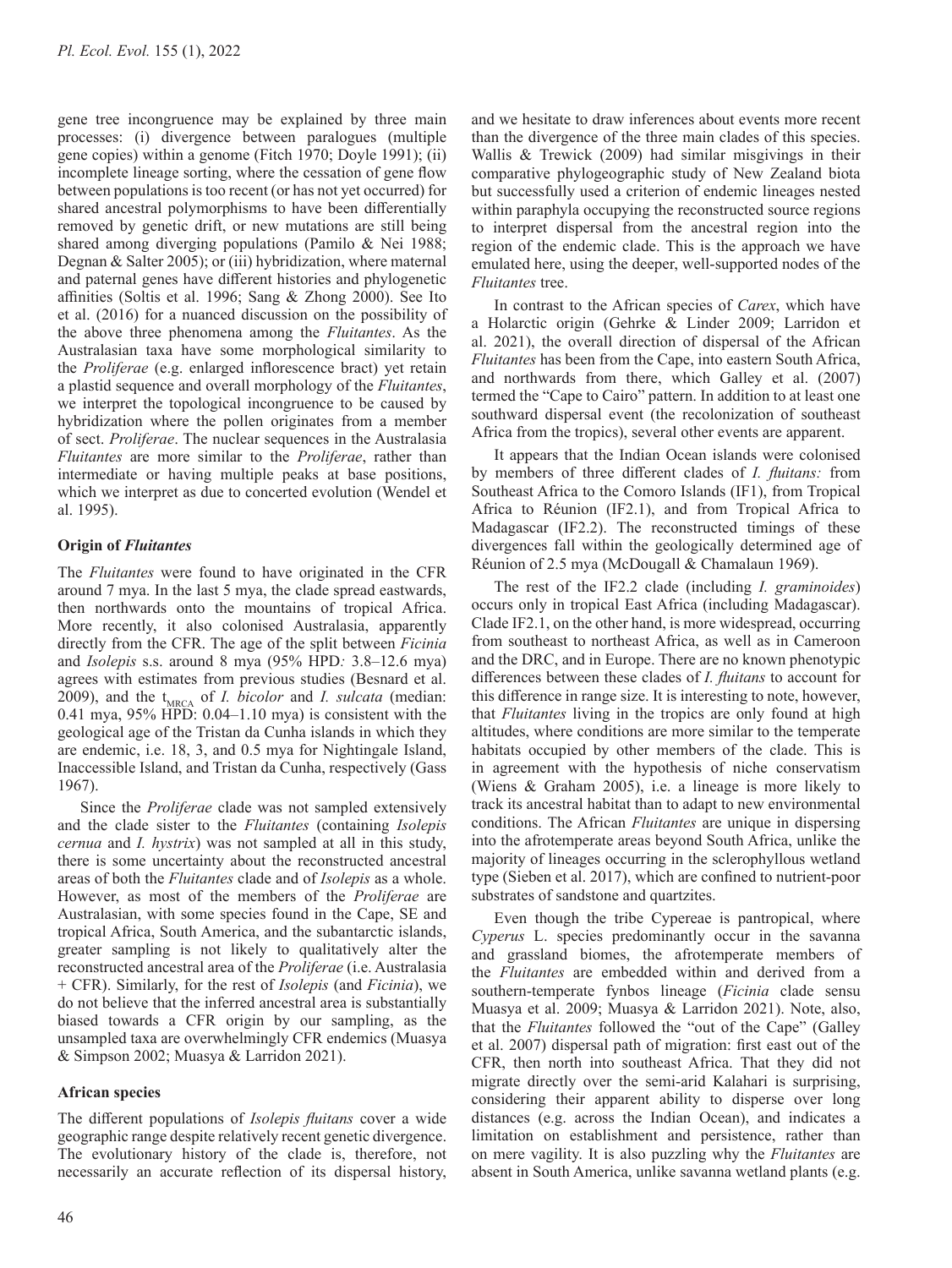Hydrocharitaceae, Chen et al. 2012) which are pantropical, perhaps pointing to lack of suitable niches.

The composition of the *Fluitantes* communities shows turnover along its path. The *Stepping Stone* DEC model fit the data as well as the *Unconstrained* one, suggesting that dispersal on the African continent was limited to adjacent regions. Thus, species turnover may be the result of restricted gene flow and isolation-by-distance. In the CFR, however, three closely related species co-occur, suggesting a role for adaptation to diverse microhabitats, with *I. rubicunda* occupying low-lying brackish depressions, *I. striata*  occurring at higher altitudes floating in water, and *I. ludwigii* inhabiting the edges of streams and wetlands. Within tropical Africa, *I. fluitans* (IF1; fig. 1) shows successive dispersal to nearby Afromontane habitats, but the pattern is complicated by variation in the ages of the "sky islands". However, the occurrence of *I. fluitans* in India and South East Asia could not be rigorously evaluated due to lack of sampling in that region, but we speculate dispersal from tropical Africa based on morphological similarity in *I. fluitans* populations.

# **Australasian species**

The *Unconstrained* DEC model fit the data much better than the *Overland* one, supporting long-distance transoceanic dispersal between the Cape and Australasia. The contrast with the short dispersal distances within Africa might be explained by the influence of Antarctic circumpolar wind currents, thought to be important in the dispersal of other plant groups across the southern oceans (Muñoz et al. 2004; Sanmartín et al. 2007; Sauquet et al. 2009; Ito et al. 2016). Species of Juncaceae (e.g. *Juncus* L.) and Cyperaceae (e.g. *Carex*, *Scirpus* L.) have also been reported to be dispersed in the gut and in mud on the feet of migrant water fowl (Hedberg 1970; Soons et al. 2016), providing a possible alternative mechanism for the dispersal of the *Fluitantes*.

The cpDNA sequences of the Australasian taxa do not resolve the relationships between *I. crassiuscula*, *I. ludwigii*, and *I. producta* (fig. 1), and no further details can be deduced from the dispersal and speciation history of the clade within Australasia. Although *atp*I–H is one of the most variable cpDNA markers (Shaw et al. 2007), we concur with Zeng et al. (2010)'s recommendation that it should be combined with other chloroplast markers for resolving relationships at lower taxonomic levels.

Two processes present themselves as possible explanations for the incongruence between the gene trees for the Australasian taxa: incomplete lineage sorting and lateral gene transfer (hybridization). With only one nuclear and one chloroplast marker, the former cannot be ruled out. However, incomplete lineage sorting seems unlikely given that the *Fluitantes* and section *Proliferae* diverged over 8 million years ago, and that only these three *Fluitantes* in Australasia have nuclear DNA similarity to the *Proliferae*. In addition, two previous studies (Ito et al. 2016; Yano et al. 2016) using non-overlapping samples and DNA regions have concluded that hybridization is most likely source of the incongruence. The phylogeny of the *Proliferae* clade will also need to be resolved in order to identify the species most closely related to *I. crassiuscula* and *I. producta* at the incongruent loci. On the other hand, morphological similarity of the Australasian *Fluitantes* to the *Proliferae* (presence of involucral bract equal or longer than spikelet; one to two spikelets) point to hybrid morphology. *Isolepis beccarii* is likely to have dispersed from Australasia to Sumatra, arising from such a hybrid ancestor, as it shows an enlarged involucral bract (Muasya & Simpson 2002) similar to the *Fluitantes* that have hybrid origin and whose spikelets are more similar to *I. prolifera*. Other instances of hybridization among closely and distantly related species have been reported in *Isolepis* (see Yano et al. 2016) but several of such putative hybrids have not been verified using molecular approaches.

# **Taxonomic implications**

Despite the reticulate evolution of the Australasian *Fluitantes*, we recognise the taxa included in this study (*I. crassiuscula*, *I. lenticularis*, *I. producta*) as distinct species. A thorough study of *Isolepis* in Australasia may increase the number of species in the group, as Muasya & Larridon (2021) recovered *I. cyperoides* as part of the Australasian *Fluitantes* clade*.*  However, the species status of the African taxa embedded in *I. fluitans* (*I. graminoides*, *I. inyangensis*) is not supported. We note that other sources have questioned the distinctness of *I. inyangensis*, with WCSP (2021) considering it as a synonym of *I. fluitans*, and our recent field observations in KwaZulu-Natal have revealed populations with morphological features (habit, floret number in spikelet) filling the continuum between the perceived discreet boundaries. We further view the distinctness of *I. graminoides*, whose inflorescences are borne on short peduncles and partially enclosed in the leaf sheaths, to be habit-driven (dwarfism) and a common phenomenon in high elevation (above 3500 m) bog sedges on Mt Elgon and in other Afromontane habitats. Furthermore, taxa previously recognised at varietal rank in Africa (var. *major*, var. *nervosa*) are resolved within the IF clade, and there is no morphological discontinuity nor genetic coherence to support such entities as distinct. Our study thus does not support recognition of infraspecific categories within *I. fluitans*, despite samples belonging to some of the previously recognized taxa (e.g. *I. graminoides*; fig. 1) forming distinct subclade derived out of *I. fluitans*, as there is evidently widespread dispersal and gene flow within tropical Africa*.*

*Isolepis fluitans* (L.) R.Br. (Brown 1810: 221) – *Scirpus fluitans* L. (Linnaeus 1753: 48) – Type: plate (Morison 1699: s. 8, t. 10, f. 31 "Gramen junceum clavatum minimum"; lectotype selected by Simpson et al. 2001)

*Isolepis graminoides* (R.W.Haines & Lye) Lye (Lye & Haines 1974: 525), **syn. nov.** – Type: KENYA • Trans Nzoia, Mt Elgon; 15 Dec. 1969; *A.M. Hamilton 1418*; holotype: MHU[MHU000062]; isotype: EA[EA000002577].

*Isolepis inyangensis* Muasya & Goetgh. (Muasya & Simpson 2002: 283). **syn. nov.** – Type: ZIMBABWE • Inyanga; 14 Nov. 1956; *E.A. Robinson 1889*; holotype: K; isotypes: B, BR[BR0000024914499], LISC, NRGH, PRE[PRE0574480], SRGH.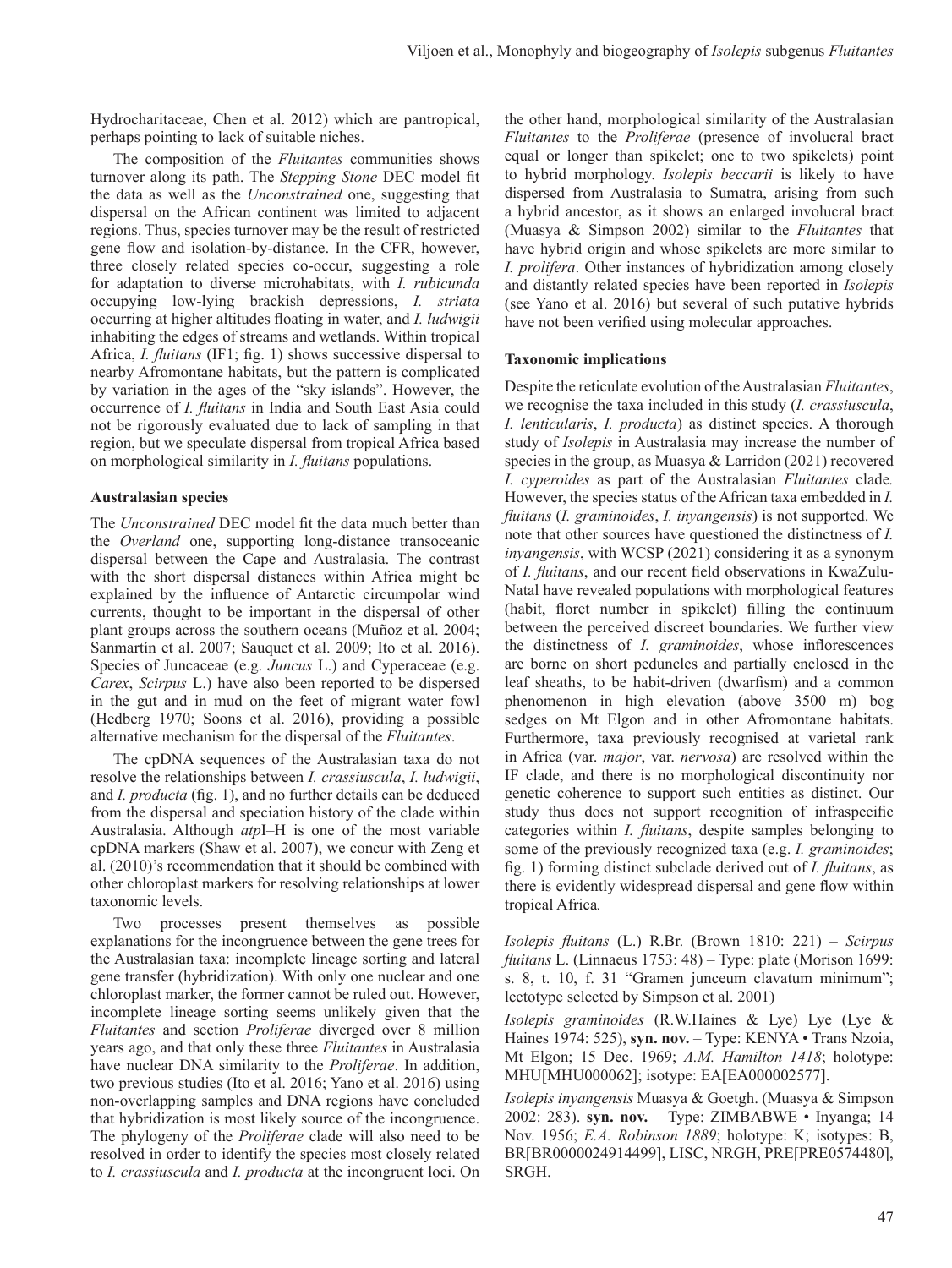## SUPPLEMENTARY FILES

**Supplementary file 1** – List of studied taxa, showing voucher details, country of origin, and GenBank accession details. Samples sequenced in this study are submitted to GenBank, accession details provided.

<https://doi.org/10.5091/plecevo.84466.supp1>

**Supplementary file 2** – Phylogeny based on ITS (nrDNA) sequences.

<https://doi.org/10.5091/plecevo.84466.supp2>

**Supplementary file 3** – Phylogeny based on *atp*I–H (cpDNA) sequences.

<https://doi.org/10.5091/plecevo.84466.supp3>

**Supplementary file 4** – Phylogeny based on concatenated nrDNA and cpDNA sequence matrices.

<https://doi.org/10.5091/plecevo.84466.supp4>

## ACKNOWLEDGEMENTS

We wish to thank Stuart Hall for the material from Malawi, Jasper Slingsby for help with R, the High-Performance Cluster at UCT for assuming much of our computational burden, and Tony Verboom for invaluable comments on an earlier draft of this paper. Funding towards laboratory and field expenses was provided by the National Research Foundation (NRF, South Africa) and the Universities of Cape Town and Oslo.

#### REFERENCES

- Bellstedt D.U., Pirie M.D., Visser J.C., de Villiers M.J. & Gehrke B. 2010. A rapid and inexpensive method for the direct PCR amplification of DNA from plants. *American Journal of Botany* 97(7): e65–e68.<https://doi.org/10.3732/ajb.1000181>
- Bergh N.G. & Linder H.P. 2009. Cape diversification and repeated out-of-southern-Africa dispersal in paper daisies (Asteraceae-Gnaphalieae). *Molecular Phylogenetics and Evolution* 51(1): 5–18. <https://doi.org/10.1016/j.ympev.2008.09.001>
- Besnard G., Muasya A.M., Russier F., Roalson E.H., Salamin N. & Christin P.-A. 2009. Phylogenomics of  $C_4$  photosynthesis in sedges (Cyperaceae): multiple appearances and genetic convergence. *Molecular Biology and Evolution* 26(8): 1909– 1919. <https://doi.org/10.1093/molbev/msp103>
- Brown R. 1810. Prodromus Florae Novae Hollandiae et Insulae van-Diemen. Richard Taylor & Son, London. <https://doi.org/10.5962/bhl.title.3678>
- Chen L.Y., Chen J.M., Gituru R.W., et al. 2012. Generic phylogeny, historical biogeography and character evolution of the cosmopolitan aquatic plant family Hydrocharitaceae. *BMC Ecology and Evolution* 12: 30. <https://doi.org/10.1186/1471-2148-12-30>
- Degnan J.H. & Salter L.A. 2005. Gene tree distributions under the coalescent process. *Evolution* 59(1): 24–37. [https://doi.](https://doi.org/10.1111/j.0014-3820.2005.tb00891.x) [org/10.1111/j.0014-3820.2005.tb00891.x](https://doi.org/10.1111/j.0014-3820.2005.tb00891.x)
- Doyle J.J. 1991. Evolution of higher-plant glutamine synthetase genes: tissue specificity as a criterion for predicting orthology. *Molecular Biology and Evolution* 8(3): 366–377. [https://doi.](https://doi.org/10.1093/oxfordjournals.molbev.a040657) [org/10.1093/oxfordjournals.molbev.a040657](https://doi.org/10.1093/oxfordjournals.molbev.a040657)
- Doyle J.J. & Dickson E.E. 1987. Preservation of plant samples for DNA restriction endonuclease analysis. *Taxon* 36(4): 715–722. <https://doi.org/10.2307/1221122>
- Drummond A.J. & Rambaut A. 2007. BEAST: Bayesian evolutionary analysis by sampling trees. *BMC Evolutionary Biology* 7: 214. <https://doi.org/10.1186/1471-2148-7-214>
- Drummond A.J., Ho S.Y.W., Phillips M.J. & Rambaut A. 2006. Relaxed phylogenetics and dating with confidence. *PLoS Biology* 4(5): e88.<https://doi.org/10.1371/journal.pbio.0040088>
- Edgar R.C. 2004. MUSCLE: multiple sequence alignment with high accuracy and high throughput. *Nucleic Acids Research* 32(5): 1792–1797. <https://doi.org/10.1093/nar/gkh340>
- Elliott T.L., van Mazijk R., Barrett R.L., et al. 2021. Global dispersal and diversification of the genus *Schoenus* (Cyperaceae) from the Western Australian biodiversity hotspot. *Journal of Systematics and Evolution* 59(4): 791–808. [https://doi.org/10.1111/jse.12742.](https://doi.org/10.1111/jse.12742)
- Fitch W.M. 1970. Distinguishing homologous from analogous proteins. *Systematic Zoology* 19(2): 99–113. <https://doi.org/10.2307/2412448>
- Galley C. & Linder H.P. 2006. Geographical affinities of the Cape flora, South Africa. *Journal of Biogeography* 33(2): 236–250. <https://doi.org/10.1111/j.1365-2699.2005.01376.x>
- Galley C., Bytebier B., Bellstedt D.U. & Linder H.P. 2007. The Cape element in the Afrotemperate flora: from Cape to Cairo? *Proceedings of the Royal Society B: Biological Sciences* 274: 535–543.<https://doi.org/10.1098/rspb.2006.0046>
- Gass I.G. 1967. Geochronology of the Tristan da Cunha group of islands. *Geological Magazine* 104: 160–170. [https://doi.](https://doi.org/10.1017/S0016756800040620) [org/10.1017/S0016756800040620](https://doi.org/10.1017/S0016756800040620)
- Gawel N.J. & Jarret R.L. 1991. A modified CTAB DNA extraction procedure for *Musa* and *Ipomoea*. *Plant Molecular Biology Reporter* 9(3): 262–266.<https://doi.org/10.1007/BF02672076>
- Gehrke B. & Linder H.P. 2009. The scramble for Africa: pantemperate elements on the African high mountains. *Proceedings of the Royal Society B: Biological Sciences* 276(1667): 2657– 2665. <https://doi.org/10.1098/rspb.2009.0334>
- Goldblatt P. 1978. An analysis of the flora of southern Africa: its characteristics, relationships, and origins. *Annals of the Missouri Botanical Garden* 65(2): 369–436. <https://doi.org/10.2307/2398858>
- Guindon S. & Gascuel O. 2003. A simple, fast, and accurate algorithm to estimate large phylogenies by maximum likelihood. *Systematic Biology* 52(5): 696–704. <https://doi.org/10.1080/10635150390235520>
- Hedberg O. 1970. Evolution of the afroalpine flora. *Biotropica* 2(1): 16–23.<https://doi.org/10.2307/2989783>
- Heibl C. 2008. PHYLOCH: R language tree plotting tools and interfaces to diverse phylogenetic software packages. Available from <http://www.christophheibl.de/Rpackages.html>[accessed 18 Aug. 2021].
- Hsiao C., Chatterton N.J., Asay K.H. & Jensen K.B. 1994. Phylogenetic relationships of 10 grass species: an assessment of phylogenetic utility of the internal transcribed spacer region in nuclear ribosomal DNA in monocots. *Genome* 37(1): 112–120. <https://doi.org/10.1139/g94-014>
- Ito Y., Viljoen J.-A., Tanaka N., Yano O. & Muasya A.M. 2016. Phylogeny of *Isolepis* (Cyperaceae) revisited: nonmonophyletic nature of *I. fluitans* sensu lato and resurrection of *I. lenticularis*. *Plant Systematics and Evolution* 302(2): 231– 238.<https://doi.org/10.1007/s00606-015-1253-7>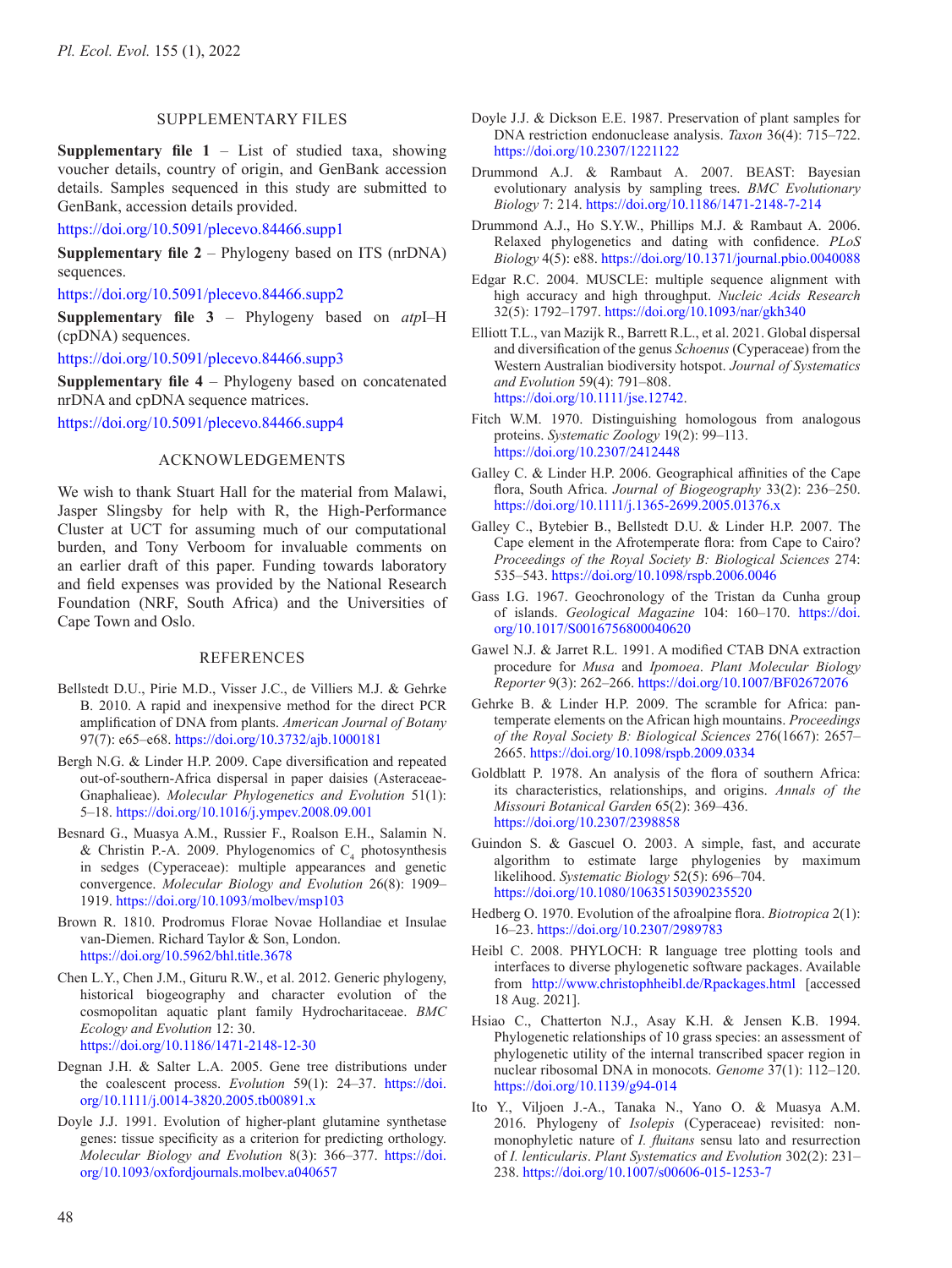- Kadereit J.W., Albach D.C., Ehrendorfer F., et al. 2016. Which changes are needed to render all genera of the German flora monophyletic? *Willdenowia* 46(1): 39–91 <https://doi.org/10.3372/wi.46.46105>
- Koch M.A., Kiefer C., Ehrich D., Vogel J., Brochmann C. & Mummenhoff K. 2006. Three times out of Asia Minor: the phylogeography of *Arabis alpina* L. (Brassicaceae). *Molecular Ecology* 15(3): 825–839. <https://doi.org/10.1111/j.1365-294X.2005.02848.x>
- Larridon I., Spalink D., Jiménez-Mejías P., et al. 2021. The evolutionary history of sedges in Madagascar. *Journal of Biogeography* 48: 917–932. <https://doi.org/10.1111/jbi.14048>
- Levyns M.R. 1964. Migrations and origin of the Cape flora. *Transactions of the Royal Society of South Africa* 37(2): 85– 107. <https://doi.org/10.1080/00359196409519059>
- Linnaeus C. 1753. Species Plantarum: exhibentes plantas rite cognitas, ad genera relatas, cum differentiis specificis, nominibus trivialibus, synonymis selectis, locis natalibus, secundum systema sexuale digestas 1. Holmiae [Stockholm]. <https://doi.org/10.5962/bhl.title.59734>.

Linder H.P. 2005. Evolution of diversity: the Cape flora. *Trends in Plant Science* 10(11): 536–541. <https://doi.org/10.1016/j.tplants.2005.09.006>

- Linder H.P., Eldenäs P. & Briggs B.G. 2003. Contrasting patterns of radiation in African and Australian Restionaceae. *Evolution* 57(12): 2688–2702. <https://doi.org/10.1111/j.0014-3820.2003.tb01513.x>
- Lye K.A. & Haines R.W. 1974. Studies in African Cyperaceae XIII. New taxa and combinations in *Isolepis* R.Br. *Botaniska Notiser*  127: 522–526.
- McDougall I. & Chamalaun F.H. 1969. Isotopic dating and geomagnetic polarity studies on volcanic rocks from Mauritius, Indian Ocean. *Geological Society of America Bulletin* 80: 1417–1442. <https://doi.org/bfgv55>
- Mölder F., Jablonski K.P., Letcher B., et al. 2021. Sustainable data analysis with Snakemake. [version 2; peer review: 2 approved]. *F1000Research* 10: 33. <https://doi.org/10.12688/f1000research.29032.2>
- Moreira-Muñoz A. 2007. The Austral floristic realm revisited. *Journal of Biogeography* 34(10): 1649–1660. <https://doi.org/10.1111/j.1365-2699.2007.01757.x>
- Morison R. 1699. Plantarum histori universalis oxoniensis. Oxonii.
- Morrone J.J. 2002. Biogeographical regions under track and cladistic scrutiny. *Journal of Biogeography* 29(2): 149–152. <https://doi.org/10.1046/j.1365-2699.2002.00662.x>
- Muasya A.M. & Larridon I. 2021. Delimiting the genera of the *Ficinia* Clade (Cypereae, Cyperaceae) based on molecular phylogenetic data. *PeerJ* 9: e10737. <https://doi.org/10.7717/peerj.10737>
- Muasya A.M. & Simpson D.A. 2002. A monograph of the genus *Isolepis* R.Br. (Cyperaceae). *Kew Bulletin* 57(2): 257–362. <https://doi.org/10.2307/4111111>
- Muasya A.M., Simpson D.A., Chase M.W. & Culham A. 2001. A phylogeny of *Isolepis* (Cyperaceae) inferred using plastid *rbcL* and *trnL-F* sequence data. *Systematic Botany* 26(2): 342–353. <https://www.jstor.org/stable/2666711>
- Muasya A.M., Vrijdaghs A., Simpson D.A., Chase M.W., Goetghebeur P. & Smets E. 2009. What is a genus in Cypereae: phylogeny, character homology assessment and generic circumscription in Cypereae. *Botanical Review* 75(1): 52–66. <https://doi.org/10.1007/s12229-008-9018-4>
- Muasya A.M., Viljoen J.-A., Dludlu M.N. & Demissew S. 2014. Phylogenetic position of *Cyperus clandestinus* (Cypereae, Cyperaceae) clarified by morphological and molecular evidence. *Nordic Journal of Botany* 32(1):106–114. <https://doi.org/10.1111/j.1756-1051.2012.01700.x>
- Müller K. 2006. Incorporating information from length-mutational events into phylogenetic analysis. *Molecular Phylogenetics and Evolution* 38 (3): 667–676. <https://doi.org/10.1016/j.ympev.2005.07.011>
- Muñoz J., Felicísimo A.M., Cabezas F., Burgaz A.R. & Martínez I. 2004. Wind as a long-distance dispersal vehicle in the Southern Hemisphere. *Science* 304(5674): 1144–1147. <https://doi.org/10.1126/science.1095210>
- Nylander J.A.A. 2004. MrModeltest V2. Program distributed by the author. Evolutionary Biology Centre, Uppsala University.
- Pamilo P. & Nei M. 1988. Relationships between gene trees and species trees. *Molecular Biology and Evolution* 5(5): 568–583. <https://doi.org/10.1093/oxfordjournals.molbev.a040517>
- Paradis E. & Schliep K. 2019. ape 5.0: an environment for modern phylogenetics and evolutionary analyses in R. *Bioinformatics* 35(3): 526–28. <https://doi.org/10.1093/bioinformatics/bty633>
- Pirie M.D., Humphreys A.M., Barker N.P. & Linder H.P. 2009. Reticulation, data combination, and inferring evolutionary history: an example from Danthonioideae (Poaceae). *Systematic Biology* 58(6): 612–628.<https://doi.org/10.1093/sysbio/syp068>
- Popp M., Gizaw A., Nemomissa S., Suda J. & Brochmann C. 2008. Colonization and diversification in the African "sky islands" by Eurasian *Lychnis* L. (Caryophyllaceae). *Journal of Biogeography* 35(6): 1016–1029. <https://doi.org/10.1111/j.1365-2699.2008.01902.x>
- R Core Team 2021. R: a language and environment for statistical computing. Vienna, Austria: R Foundation for Statistical Computing. Available from <https://www.R-project.org/> [accessed 18 Aug. 2021].
- Ree R.H. & Smith S.A. 2008. Maximum likelihood inference of geographic range evolution by dispersal, local extinction, and cladogenesis. *Systematic Biology* 57(1): 4–14. <https://doi.org/10.1080/10635150701883881>
- Ronquist F. & Huelsenbeck J.P. 2003. MrBayes 3: Bayesian phylogenetic inference under mixed models. *Bioinformatics* 19(12): 1572–1574. <https://doi.org/10.1093/bioinformatics/btg180>
- Sang T. & Zhong Y. 2000. Testing hybridization hypotheses based on incongruent gene trees. *Systematic Biology* 49(3): 422–434. <https://doi.org/10.1080/10635159950127321>
- Sanmartín I., Wanntorp L. & Winkworth R.C. 2007. West wind drift revisited: testing for directional dispersal in the Southern Hemisphere using event-based tree fitting. *Journal of Biogeography* 34(3): 398–416. <https://doi.org/10.1111/j.1365-2699.2006.01655.x>
- Sauquet H., Weston P.H., Anderson C.L., et al. 2009. Contrasted patterns of hyperdiversification in Mediterranean hotspots. *Proceedings of the National Academy of Sciences of the United States of America* 106(1): 221–225. <https://doi.org/10.1073/pnas.0805607106>
- Shaw J., Lickey E.B., Schilling E.E. & Small R.L. 2007. Comparison of whole chloroplast genome sequences to choose noncoding regions for phylogenetic studies in angiosperms: the tortoise and the hare III. *American Journal of Botany* 94(3): 275–288. <https://doi.org/10.3732/ajb.94.3.275>
- Sieben E.J.J., Kotze D.C., Job N.M. & Muasya A.M. 2017. The sclerophyllous wetlands on quartzite substrates in South